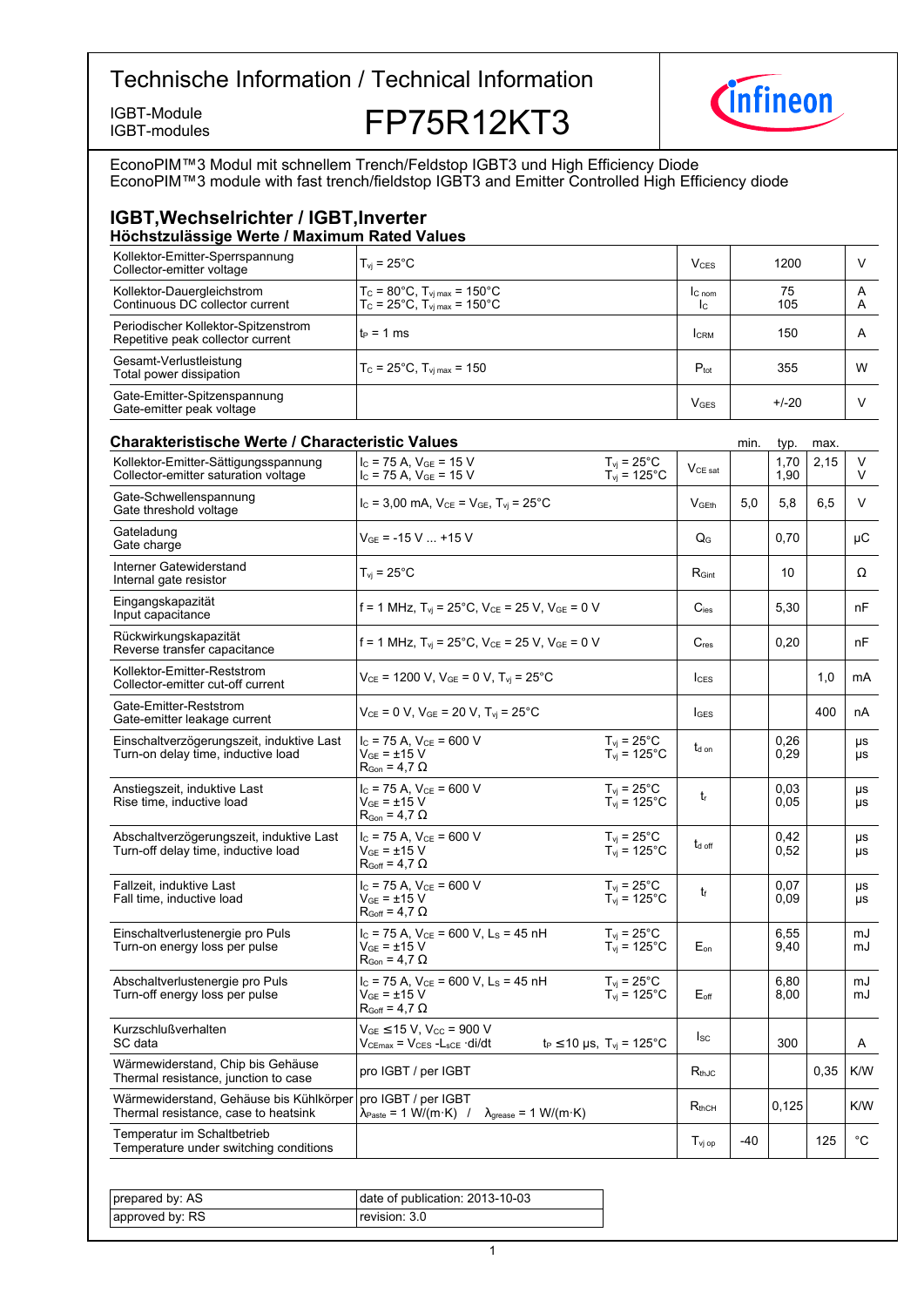IGBT-modules

IGBT-Module<br>IGBT-modules **FP75R12KT3** 



#### **Diode,-Wechselrichter-/-Diode,-Inverter Höchstzulässige-Werte-/-Maximum-Rated-Values**

| <b>INVERSIGATION INCLUST INCONTRATION</b> INCLUST VAIDUS            |                                                              |                         |      |        |  |  |
|---------------------------------------------------------------------|--------------------------------------------------------------|-------------------------|------|--------|--|--|
| Periodische Spitzensperrspannung<br>Repetitive peak reverse voltage | $T_{vi}$ = 25°C                                              | <b>V</b> <sub>RRM</sub> | 1200 |        |  |  |
| Dauergleichstrom<br>Continuous DC forward current                   |                                                              | I۴                      | 75   | A      |  |  |
| Periodischer Spitzenstrom<br>Repetitive peak forward current        | $t_P = 1$ ms                                                 | <b>FRM</b>              | 150  | A      |  |  |
| Grenzlastintegral<br>$l2t$ - value                                  | $V_R = 0$ V, t <sub>P</sub> = 10 ms, T <sub>vi</sub> = 125°C | $ ^{2}t$                | 1200 | $A^2S$ |  |  |

#### **Charakteristische Werte / Characteristic**

| <b>Charakteristische Werte / Characteristic Values</b>                          |                                                                                                                       |                                         |                                         | min.  | typ.         | max. |          |
|---------------------------------------------------------------------------------|-----------------------------------------------------------------------------------------------------------------------|-----------------------------------------|-----------------------------------------|-------|--------------|------|----------|
| Durchlassspannung<br>Forward voltage                                            | $I_F$ = 75 A, $V_{GE}$ = 0 V<br>$I_F$ = 75 A, $V_{GE}$ = 0 V                                                          | $T_{vi}$ = 25°C<br>$T_{vi}$ = 125°C     | $V_F$                                   |       | 1,65<br>1,65 | 2,15 | V        |
| Rückstromspitze<br>Peak reverse recovery current                                | $I_F$ = 75 A, - di <sub>F</sub> /dt = 2000 A/µs (T <sub>vi</sub> =125°C)<br>$V_R$ = 600 V<br>$V_{GF}$ = -15 V         | $T_{vi}$ = 25°C<br>$T_{vi}$ = 125°C     | <b>IRM</b>                              |       | 80.0<br>86,0 |      | A<br>A   |
| Sperrverzögerungsladung<br>Recovered charge                                     | $ I_F = 75 A$ , - di $_F/dt = 2000 A/\mu s$ (T <sub>vi</sub> =125°C)<br>$V_R = 600 V$<br>$V_{GF}$ = -15 V             | $T_{vi}$ = 25°C<br>$T_{\rm vi}$ = 125°C | $Q_{r}$                                 |       | 9,30<br>16,5 |      | μC<br>μC |
| Abschaltenergie pro Puls<br>Reverse recovery energy                             | $I_F$ = 75 A, - di $_F/dt$ = 2000 A/ $\mu$ s (T <sub>vi</sub> =125°C)<br>$V_R$ = 600 V<br>$V_{GF}$ = -15 V            | $T_{vi}$ = 25°C<br>$T_{vi}$ = 125°C     | $E_{rec}$                               |       | 3,20<br>6,50 |      | mJ<br>mJ |
| Wärmewiderstand, Chip bis Gehäuse<br>Thermal resistance, junction to case       | pro Diode / per diode                                                                                                 |                                         | $R_{thJC}$                              |       |              | 0,58 | K/W      |
| Wärmewiderstand, Gehäuse bis Kühlkörper<br>Thermal resistance, case to heatsink | pro Diode / per diode<br>$\lambda_{\text{Paste}} = 1 \text{ W/(m·K)}$ / $\lambda_{\text{orease}} = 1 \text{ W/(m·K)}$ |                                         | $R_{thCH}$                              |       | 0,205        |      | K/W      |
| Temperatur im Schaltbetrieb<br>Temperature under switching conditions           |                                                                                                                       |                                         | $\mathsf{T}_{\mathsf{vj}\,\mathsf{op}}$ | $-40$ |              | 125  | °C       |

### **Diode, Gleichrichter / Diode, Rectifier Höchstzulässige-Werte-/-Maximum-Rated-Values**

| Periodische Spitzensperrspannung<br>Repetitive peak reverse voltage                 | $T_{vi}$ = 25 $^{\circ}$ C                                                                                                          | <b>V</b> <sub>RRM</sub> | 1600        | ν                |
|-------------------------------------------------------------------------------------|-------------------------------------------------------------------------------------------------------------------------------------|-------------------------|-------------|------------------|
| Durchlassstrom Grenzeffektivwert pro Chip<br>Maximum RMS forward current per chip   | $T_c = 80^{\circ}$ C                                                                                                                | <b>IFRMSM</b>           | 80          | A                |
| Gleichrichter Ausgang Grenzeffektivstrom<br>Maximum RMS current at rectifier output | $T_c = 80^{\circ}$ C                                                                                                                | <b>IRMSM</b>            | 115         | A                |
| <b>Stoßstrom Grenzwert</b><br>Surge forward current                                 | $\begin{cases} t_p = 10 \text{ ms}, T_{vj} = 25^{\circ} \text{C} \\ t_p = 10 \text{ ms}, T_{vj} = 150^{\circ} \text{C} \end{cases}$ | <b>IFSM</b>             | 500<br>400  | A<br>A           |
| Grenzlastintegral<br>$I2t - value$                                                  | $\begin{cases} t_p = 10 \text{ ms}, T_{vj} = 25^{\circ} \text{C} \\ t_p = 10 \text{ ms}, T_{vj} = 150^{\circ} \text{C} \end{cases}$ | $ ^{2}t$                | 1250<br>800 | $A^2S$<br>$A^2S$ |

| <b>Charakteristische Werte / Characteristic Values</b>                                                  |                                                                                              |                                    | min. | typ. | max. |     |
|---------------------------------------------------------------------------------------------------------|----------------------------------------------------------------------------------------------|------------------------------------|------|------|------|-----|
| Durchlassspannung<br>Forward voltage                                                                    | $T_{vi}$ = 150°C, I <sub>F</sub> = 75 A                                                      | VF                                 |      | 1,10 |      | ٧   |
| Sperrstrom<br>Reverse current                                                                           | $T_{\text{vi}}$ = 150°C, $V_{\text{R}}$ = 1600 V                                             | <b>IR</b>                          |      | 3.00 |      | mA  |
| Wärmewiderstand, Chip bis Gehäuse<br>Thermal resistance, junction to case                               | pro Diode / per diode                                                                        | $R_{th,IC}$                        |      |      | 0.65 | K/W |
| Wärmewiderstand, Gehäuse bis Kühlkörper   pro Diode / per diode<br>Thermal resistance, case to heatsink | $\lambda_{\text{Paste}} = 1 \text{ W/(m·K)}$ / $\lambda_{\text{grease}} = 1 \text{ W/(m·K)}$ | $R_{thCH}$                         |      | 0.23 |      | K/W |
| Temperatur im Schaltbetrieb<br>Temperature under switching conditions                                   |                                                                                              | $T_{\rm\scriptscriptstyle VI\,op}$ |      |      |      | °C  |

| prepared by: AS | date of publication: 2013-10-03 |
|-----------------|---------------------------------|
| approved by: RS | revision: 3.0                   |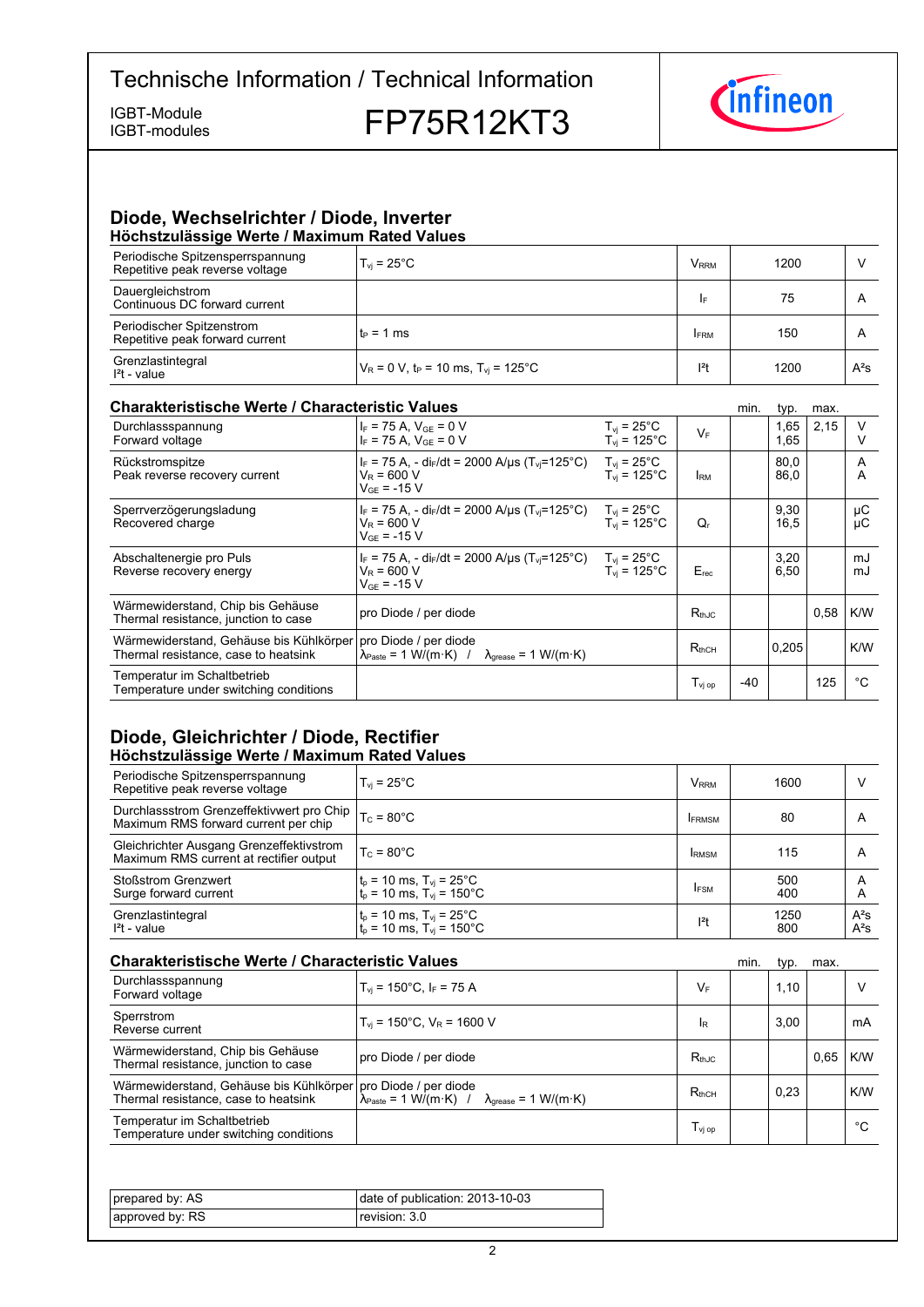IGBT-modules

IGBT-Module **FP75R12KT3** 



#### **IGBT, Brems-Chopper / IGBT, Brake-Chopper Höchstzulässige-Werte-/-Maximum-Rated-Values**

| Kollektor-Emitter-Sperrspannung<br>Collector-emitter voltage             | $T_{\rm vi}$ = 25°C.                                                                                                  | $V_{CFS}$        | 1200     | V      |
|--------------------------------------------------------------------------|-----------------------------------------------------------------------------------------------------------------------|------------------|----------|--------|
| Kollektor-Dauergleichstrom<br>Continuous DC collector current            | $T_c = 80^{\circ}$ C, $T_{\text{vi max}} = 150^{\circ}$ C<br>$T_c = 25^{\circ}C$ , $T_{\text{vi max}} = 150^{\circ}C$ | $C_{nom}$<br>Ic. | 40<br>55 | A<br>A |
| Periodischer Kollektor-Spitzenstrom<br>Repetitive peak collector current | $t_P = 1$ ms                                                                                                          | <b>ICRM</b>      | 80       | A      |
| Gesamt-Verlustleistung<br>Total power dissipation                        | $T_c = 25^{\circ}$ C, $T_{\text{vi max}} = 150$                                                                       | $P_{\text{tot}}$ | 210      | W      |
| Gate-Emitter-Spitzenspannung<br>Gate-emitter peak voltage                |                                                                                                                       | $V$ GES          | $+/-20$  |        |

#### **Charakteristische Werte / Characteristic Values Minited and Characteristic-** min. typ. max. Kollektor-Emitter-Sättigungsspannung Collector-emitter saturation voltage  $I_C = 40$  A,  $V_{GE} = 15$  V  $I_{C}$  = 40 A,  $V_{GE}$  = 15 V<br> $I_{C}$  = 40 A,  $V_{GE}$  = 15 V  $I_{Vj}$  = 125 °C  $V_{CE}$  sat 1,80 2,05  $2,30$  V V  $T_{vi}$  = 25 $^{\circ}$ C  $T_{vj} = 125\degree C$ Gate-Schwellenspannung Gate threshold  $V_{\text{C}} = 1,50 \text{ mA}, V_{\text{CE}} = V_{\text{GE}}$ ,  $T_{\text{vi}} = 25^{\circ}\text{C}$   $V_{\text{GEth}}$  5,0 5,8 6,5 V Gateladung Gate charge  $\begin{array}{|c|c|c|c|c|}\n\hline\n\text{change} & & & \text{if } \mathsf{V}_{\mathsf{GE}} = -15 \, \text{V} \dots + 15 \, \text{V} & & & \mathsf{Q}_\mathsf{G} & & \mathsf{Q}_\mathsf{G} & & \mathsf{Q}_\mathsf{G} \mathsf{G} & & \mathsf{V} \mathsf{G}.\n\hline\n\end{array}$ Interner Gatewiderstand Internal gate resistor  $\vert T_{\text{vj}} = 25^{\circ}$ C R<sub>Gint</sub>  $\vert$  R<sub>Gint</sub>  $\vert$  6,0  $\vert$  Ω Eingangskapazität Input capacitance  $f = 1 \text{ MHz}, T_{\text{vj}} = 25^{\circ} \text{C}, V_{\text{CE}} = 25 \text{ V}, V_{\text{GE}} = 0 \text{ V}$   $C_{\text{ies}}$   $2,50$   $R_{\text{res}}$ Rückwirkungskapazität Reverse transfer f = 1 MHz, T<sub>vj</sub> = 25°C, V<sub>CE</sub> = 25 V, V<sub>GE</sub> = 0 V  $\qquad \qquad$  C<sub>res</sub>  $\qquad \qquad$  0,09  $\qquad \qquad$  nF Kollektor-Emitter-Reststrom Collector-emitter cut-off  $V_{CE}$  = 1200 V,  $V_{GE}$  = 0 V, T<sub>vj</sub> = 25°C  $\vert$   $\vert$ <sub>CES</sub>  $\vert$  1,0  $\vert$  mA Gate-Emitter-Reststrom Gate-emitter leakage  $V_{CE} = 0 \text{ V}, V_{GE} = 20 \text{ V}, T_{vj} = 25^{\circ}\text{C}$   $| \cdot |_{GES} |$   $|$  400 nA Einschaltverzögerungszeit, induktive Last Turn-on delay time, inductive load  $I_{C}$  = 40 A,  $V_{CF}$  = 600 V  $V_{GE} = \pm 15 \text{ V}$  $R_{\text{Gon}} = 27 \Omega$ td on 0,09 0,09 µs µs  $T_{vi}$  = 25 $^{\circ}$ C  $T_{\text{vj}} = 125^{\circ}C$ Anstiegszeit, induktive Last Rise time, inductive load  $I_C = 40 A$ ,  $V_{CE} = 600 V$  $V_{GF}$  =  $\pm 15$  V  $R_{\text{Gon}} = 27 \Omega$ tr 0,03 0,05 µs µs  $T_{\text{vj}}$  = 25 $^{\circ}$ C  $T_{\text{vj}} = 125^{\circ}C$ Abschaltverzögerungszeit, induktive Last Turn-off delay time, inductive load  $I_C = 40$  A,  $V_{CE} = 600$  V  $V_{GE} = \pm 15$  V  $R_{Goff}$  = 27  $\Omega$ t<sub>d off</sub> 0,42  $0.52$ µs µs  $T_{vi}$  = 25 $^{\circ}$ C  $T_{\text{vj}} = 125^{\circ} \text{C}$ Fallzeit, induktive Last Fall time, inductive load  $I_C = 40 A$ ,  $V_{CE} = 600 V$  $V_{CE}$  =  $+15$  V  $R_{\text{Coff}} = 27 \Omega$  $t_f$ 0,07 0.09 µs µs  $T_{\text{vj}} = 25^{\circ} \text{C}$  $T_{\text{vj}} = 125^{\circ} \text{C}$ Einschaltverlustenergie pro Puls Turn-on energy loss per pulse  $I_c = 40$  A,  $V_{CE} = 600$  V,  $L_s = t.b.d.$  nH  $\rm V_{GE}$  =  $\pm 15~\rm V$  $R_{\text{Gon}} = 27 \Omega$  $F_{\alpha}$ 4,10 6,00 m. m.l  $T_{\rm vj}$  = 25°C  $T_{\rm vj}$  = 125°C Abschaltverlustenergie pro Puls Turn-off energy loss per pulse  $I_C = 40$  A,  $V_{CE} = 600$  V,  $L_S = t.b.d.$  nH  $V_{CE}$  = +15 V  $R_{Goff}$  = 27  $\Omega$  $F_{\alpha f}$ 3,10 3,55  $m<sub>l</sub>$ mJ  $T_{vi}$  = 25 $^{\circ}$ C  $T_{\text{vj}} = 125^{\circ} \text{C}$ Kurzschlußverhalten SC-data  $V_{GF}$   $\leq$  15 V,  $V_{CC}$  = 900 V  $V_{\text{CE}}$  is v, vcc – 900 v<br>
Vc<sub>Emax</sub> = Vc<sub>Es</sub> -L<sub>scE</sub> ·di/dt t<sub>P</sub> ≤ 10 µs, T<sub>vj</sub> = 125°C  $\begin{vmatrix} \text{Isc} \\ \text{Isc} \end{vmatrix}$  160 A Wärmewiderstand, Chip bis Gehäuse warmewheredand, Only bis Ochause<br>Thermal resistance, junction to case IGBT / per  $\begin{array}{|c|c|c|c|c|c|}\n\hline\n & R_{thJC} & & \hline\n0,60 &\text{K/W} \end{array}$ Wärmewiderstand, Gehäuse bis Kühlkörper Thermal resistance, case to heatsink pro-IGBT / per-IGBT  $\lambda_{\text{Paste}} = 1 \text{ W/(m·K)}$  /  $\lambda_{\text{grease}} = 1 \text{ W/(m·K)}$  Rthch  $\begin{vmatrix} R_{\text{th}} & 0.21 \\ 0.21 & \end{vmatrix}$  K/W Temperatur im Schaltbetrieb Temperature under switching conditions the conditions of  $\begin{array}{|c|c|c|c|c|}\hline \texttt{J}_\texttt{Vj\,op} & -40 & -125 & \texttt{°C} \ \hline \end{array}$

| prepared by: AS | date of publication: 2013-10-03 |
|-----------------|---------------------------------|
| approved by: RS | revision: 3.0 l                 |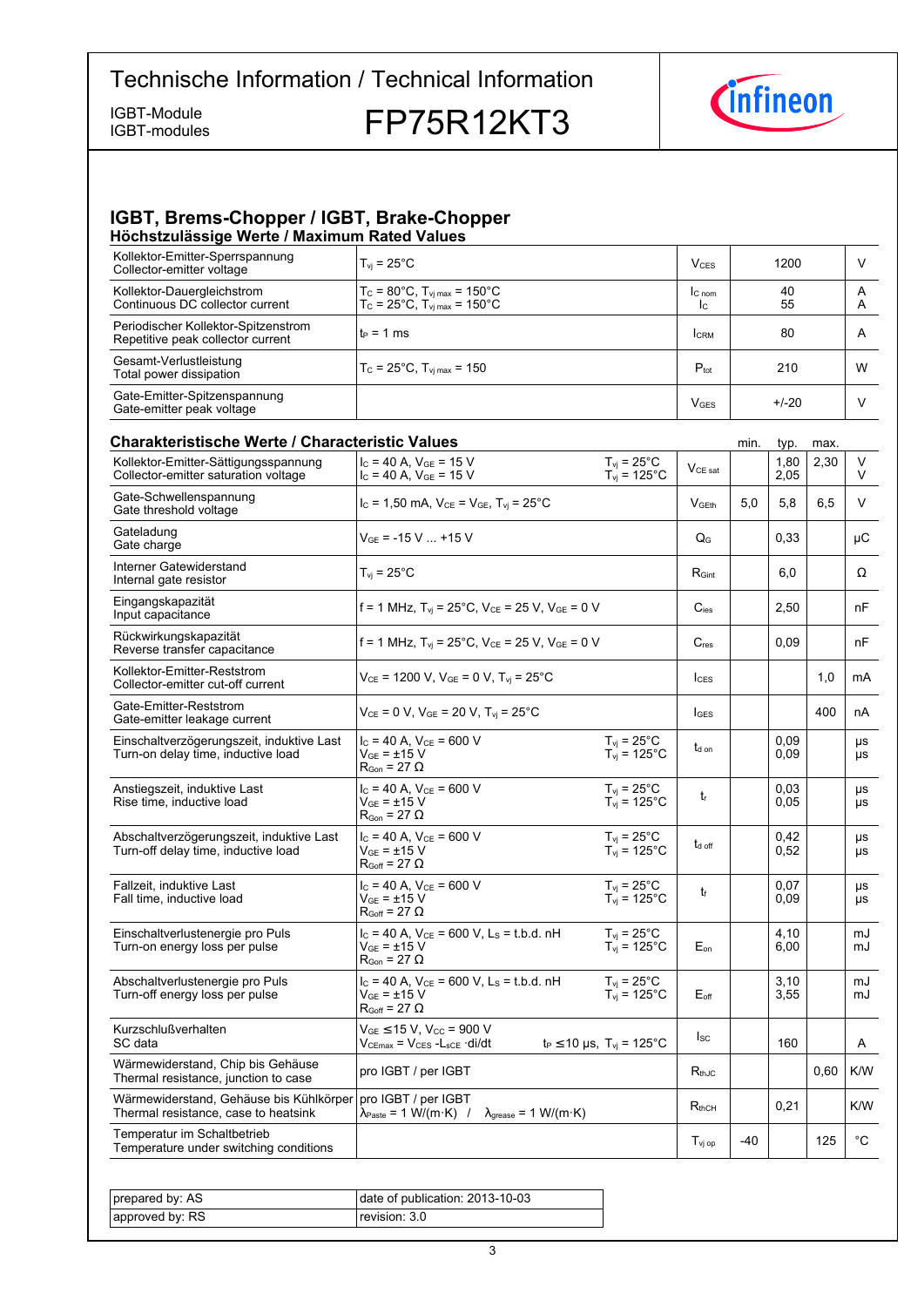IGBT-modules

IGBT-Module<br>IGBT-modules **FP75R12KT3** 



#### **Diode, Brems-Chopper / Diode, Brake-Chopper Höchstzulässige-Werte-/-Maximum-Rated-Values**

| Periodische Spitzensperrspannung<br>Repetitive peak reverse voltage | $T_{vi}$ = 25 $^{\circ}$ C                                    | V <sub>rrm</sub> | 1200 |        |  |  |
|---------------------------------------------------------------------|---------------------------------------------------------------|------------------|------|--------|--|--|
| Dauergleichstrom<br>Continuous DC forward current                   |                                                               | I۴               | 25   | A      |  |  |
| Periodischer Spitzenstrom<br>Repetitive peak forward current        | $t_P = 1$ ms                                                  | <b>IFRM</b>      | 50   | A      |  |  |
| Grenzlastintegral<br>$I2t - value$                                  | $V_R = 0 V$ , t <sub>p</sub> = 10 ms, T <sub>yi</sub> = 125°C | $ ^{2}t$         | 170  | $A^2S$ |  |  |

#### **Charakteristische Werte / Characteristic**

| <b>Charakteristische Werte / Characteristic Values</b>                          |                                                                                                                       |                                                               |                    | min.  | typ.         | max. |          |
|---------------------------------------------------------------------------------|-----------------------------------------------------------------------------------------------------------------------|---------------------------------------------------------------|--------------------|-------|--------------|------|----------|
| Durchlassspannung<br>Forward voltage                                            | $I_F = 25 A$ , $V_{GE} = 0 V$<br>$I_F = 25 A$ , $V_{GE} = 0 V$                                                        | $T_{vi}$ = 25°C<br>$T_{vi}$ = 125°C                           | $V_F$              |       | 1,65<br>1,65 | 2,20 |          |
| Rückstromspitze<br>Peak reverse recovery current                                | $I_F = 25 A$ , - di $_F/dt = 700 A/\mu s$ (T <sub>vi</sub> =125°C)<br>$V_R = 600 V$                                   | $T_{vi}$ = 25°C<br>$T_{\rm vi}$ = 125°C                       | <b>IRM</b>         |       | 26.0<br>24,0 |      | A<br>A   |
| Sperrverzögerungsladung<br>Recovered charge                                     | $I_F = 25$ A, - di $_F/dt = 700$ A/us (T <sub>vi</sub> =125°C)<br>$V_R = 600 V$                                       | $T_{\text{vi}}$ = 25 $^{\circ}$ C<br>$T_{\rm vi}$ = 125°C     | $Q_{r}$            |       | 2,80<br>5,00 |      | μC<br>μC |
| Abschaltenergie pro Puls<br>Reverse recovery energy                             | $I_F = 25 A$ , - di $I_F/dt = 700 A/\mu s$ (T <sub>vi</sub> =125°C)<br>$V_R = 600 V$                                  | $T_{\rm vi}$ = 25 $^{\circ}$ C<br>$T_{vi}$ = 125 $^{\circ}$ C | $E_{rec}$          |       | 0,90<br>1,80 |      | mJ<br>mJ |
| Wärmewiderstand, Chip bis Gehäuse<br>Thermal resistance, junction to case       | pro Diode / per diode                                                                                                 |                                                               | $R_{thJC}$         |       |              | 1,20 | K/W      |
| Wärmewiderstand, Gehäuse bis Kühlkörper<br>Thermal resistance, case to heatsink | pro Diode / per diode<br>$\lambda_{\text{Paste}} = 1 \text{ W/(m·K)}$ / $\lambda_{\text{grease}} = 1 \text{ W/(m·K)}$ |                                                               | $R_{thCH}$         |       | 0.425        |      | K/W      |
| Temperatur im Schaltbetrieb<br>Temperature under switching conditions           |                                                                                                                       |                                                               | T <sub>vi op</sub> | $-40$ |              | 125  | °C       |

## **NTC-Widerstand-/-NTC-Thermistor**

| <b>Charakteristische Werte / Characteristic Values</b> |                                                          | min.         | typ. | max.   |      |           |
|--------------------------------------------------------|----------------------------------------------------------|--------------|------|--------|------|-----------|
| Nennwiderstand<br>Rated resistance                     | $T_c = 25^{\circ}$ C                                     | $R_{25}$     |      | 5.00   |      | $k\Omega$ |
| Abweichung von R100<br>Deviation of R100               | $T_c$ = 100°C. R <sub>100</sub> = 493 Ω                  | $\Delta$ R/R | $-5$ |        | 5    | %         |
| Verlustleistung<br>Power dissipation                   | $T_c = 25^{\circ}$ C                                     | $P_{25}$     |      |        | 20.0 | mW        |
| <b>B-Wert</b><br>B-value                               | $R_2 = R_{25}$ exp $[B_{25/50}(1/T_2 - 1/(298, 15 K))]$  | $B_{25/50}$  |      | 3375   |      | Κ         |
| <b>B-Wert</b><br>B-value                               | $R_2 = R_{25}$ exp $[B_{25/80}(1/T_2 - 1/(298.15 K))]$   | $B_{25/80}$  |      | t.b.d. |      | Κ         |
| <b>B-Wert</b><br>B-value                               | $R_2 = R_{25}$ exp $[B_{25/100}(1/T_2 - 1/(298, 15 K))]$ | $B_{25/100}$ |      | t.b.d. |      | Κ         |

Angaben gemäß gültiger Application Note.

Specification according to the valid application note.

| prepared by: AS! | date of publication: 2013-10-03 |
|------------------|---------------------------------|
| approved by: RS  | revision: 3.0 l                 |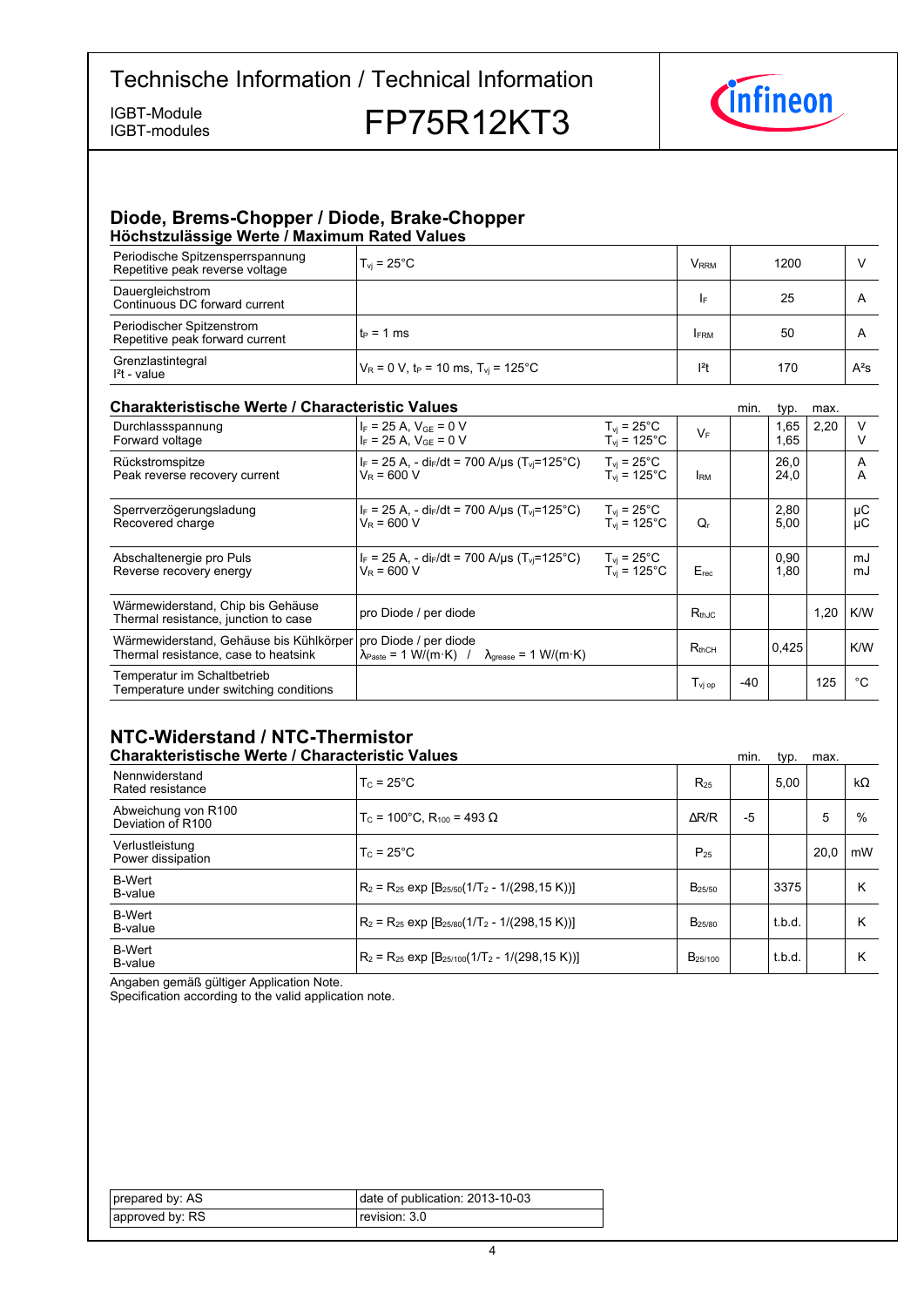IGBT-modules

IGBT-Module<br>IGBT-modules **FP75R12KT3** 



| <b>Modul / Module</b>                                                                     |                                                                                                                                                              |                                  |       |                                |      |             |
|-------------------------------------------------------------------------------------------|--------------------------------------------------------------------------------------------------------------------------------------------------------------|----------------------------------|-------|--------------------------------|------|-------------|
| Isolations-Prüfspannung<br>Isolation test voltage                                         | RMS, $f = 50$ Hz, $t = 1$ min.                                                                                                                               | Visor                            |       | 2,5                            |      | kV          |
| Material Modulgrundplatte<br>Material of module baseplate                                 |                                                                                                                                                              |                                  |       | Cu                             |      |             |
| Innere Isolation<br>Internal isolation                                                    | Basisisolierung (Schutzklasse 1, EN61140)<br>basic insulation (class 1, IEC 61140)                                                                           |                                  |       | Al <sub>2</sub> O <sub>3</sub> |      |             |
| Kriechstrecke<br>Creepage distance                                                        | Kontakt - Kühlkörper / terminal to heatsink<br>Kontakt - Kontakt / terminal to terminal                                                                      |                                  | 10.0  |                                | mm   |             |
| Luftstrecke<br>Clearance                                                                  | Kontakt - Kühlkörper / terminal to heatsink<br>Kontakt - Kontakt / terminal to terminal                                                                      |                                  |       | 7,5                            |      | mm          |
| Vergleichszahl der Kriechwegbildung<br>Comperative tracking index                         |                                                                                                                                                              | CTI                              |       | > 225                          |      |             |
|                                                                                           |                                                                                                                                                              |                                  | min.  | typ.                           | max. |             |
| Wärmewiderstand, Gehäuse bis Kühlkörper<br>Thermal resistance, case to heatsink           | pro Modul / per module<br>$\lambda_{\text{Paste}} = 1 \text{ W}/(\text{m} \cdot \text{K}) / \lambda_{\text{grease}} = 1 \text{ W}/(\text{m} \cdot \text{K})$ | $R_{thCH}$                       |       | 0.009                          |      | K/W         |
| Modulstreuinduktivität<br>Stray inductance module                                         |                                                                                                                                                              | $L_{\rm sCF}$                    |       | 60                             |      | nH          |
| Modulleitungswiderstand, Anschlüsse -<br>Chip<br>Module lead resistance, terminals - chip | $T_c = 25^{\circ}$ C, pro Schalter / per switch                                                                                                              | $R_{CC'+EE'}$<br>$R_{AA' + CC'}$ |       | 4.00<br>2.00                   |      | $m\Omega$   |
| Lagertemperatur<br>Storage temperature                                                    |                                                                                                                                                              | $T_{\text{stq}}$                 | $-40$ |                                | 125  | $^{\circ}C$ |
| Anzugsdrehmoment f. Modulmontage<br>Mounting torque for modul mounting                    | Schraube M5 - Montage gem. gültiger Applikationsschrift<br>Screw M5 - Mounting according to valid application note                                           | M                                | 3,00  | $\overline{\phantom{a}}$       | 6,00 | Nm          |
| Gewicht<br>Weight                                                                         |                                                                                                                                                              | G                                |       | 300                            |      | g           |

| prepared by: AS | date of publication: $2013-10-03$ |
|-----------------|-----------------------------------|
| approved by: RS | revision: 3.0 l                   |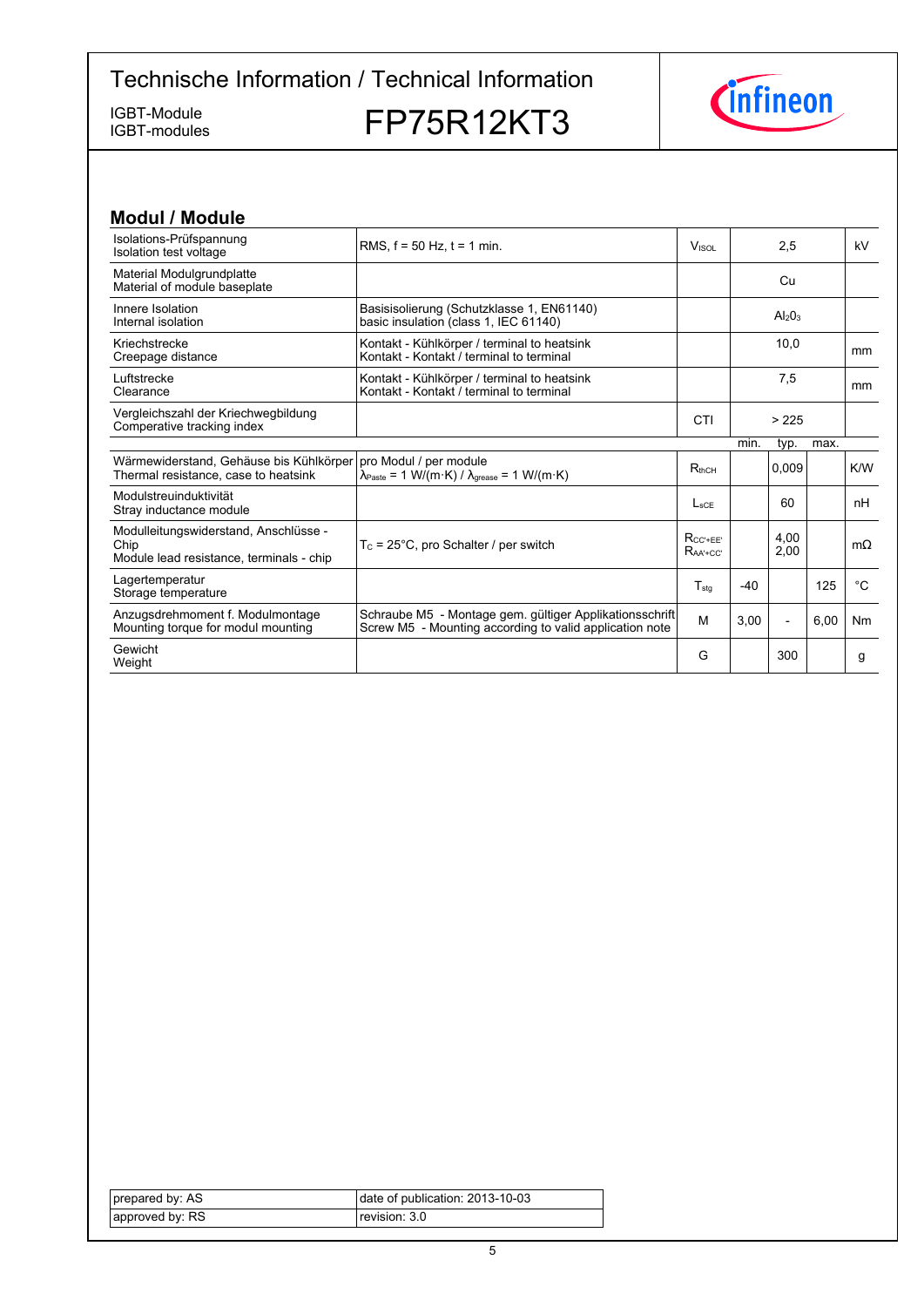

IC [A]

0

15

30

45

60

75

90

105



#### **Übertragungscharakteristik-IGBT,Wechselrichter-(typisch) transfer-characteristic--IGBT,Inverter(typical)**  $I_{C}$  = f (V<sub>GE</sub>)

 $\rm V_{CE}$  = 20 V



**SchaltverlusteIGBT,Wechselrichter-(typisch) switching-losses--IGBT,Inverter-(typical)**  $E_{on}$  = f (l<sub>C</sub>),  $E_{off}$  = f (l<sub>C</sub>)



 $2,0$   $2,5$ <br>V<sub>CE</sub> [V]

0,0 0,5 1,0 1,5 2,0 2,5 3,0 3,5 4,0 4,5 5,0

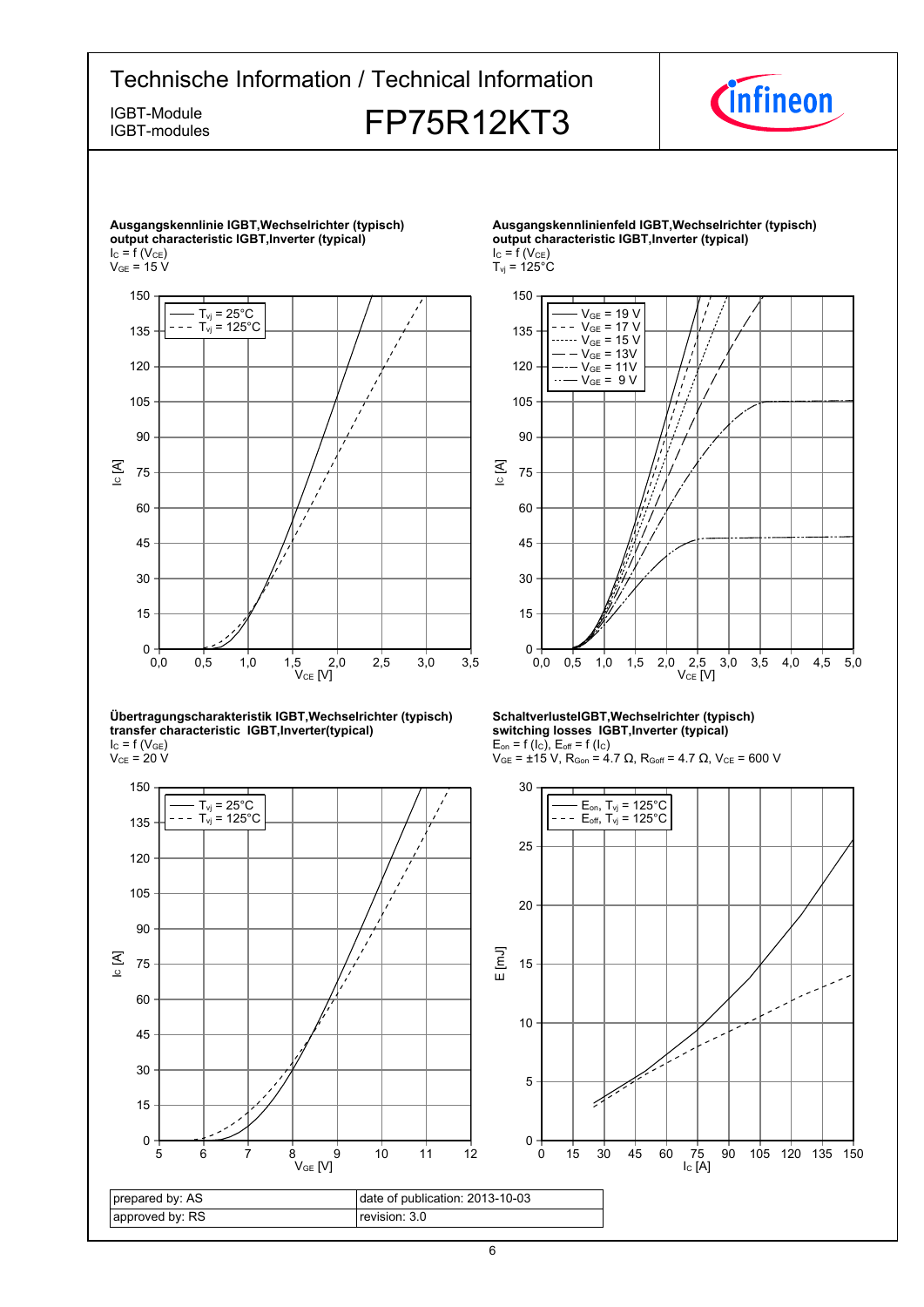

7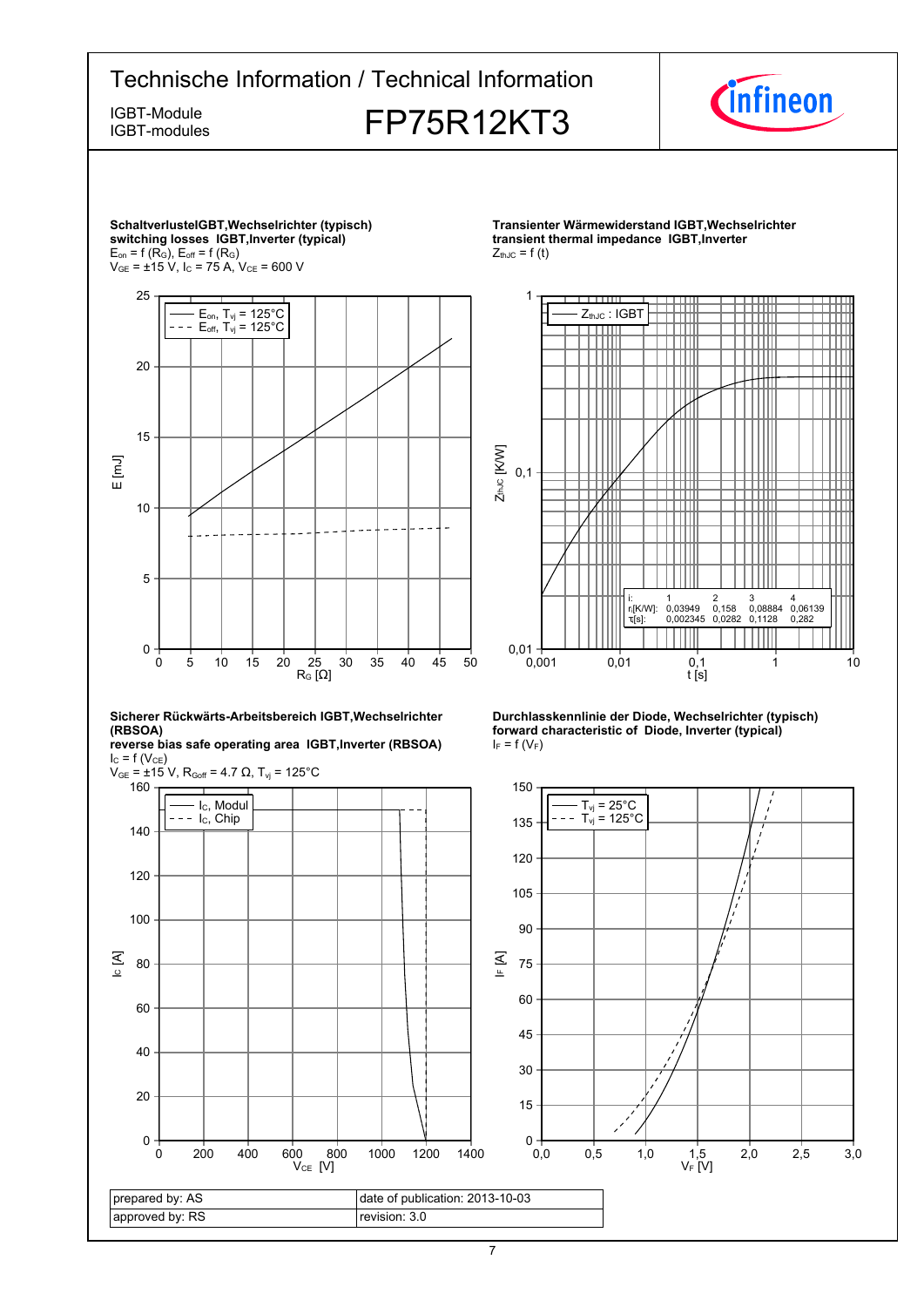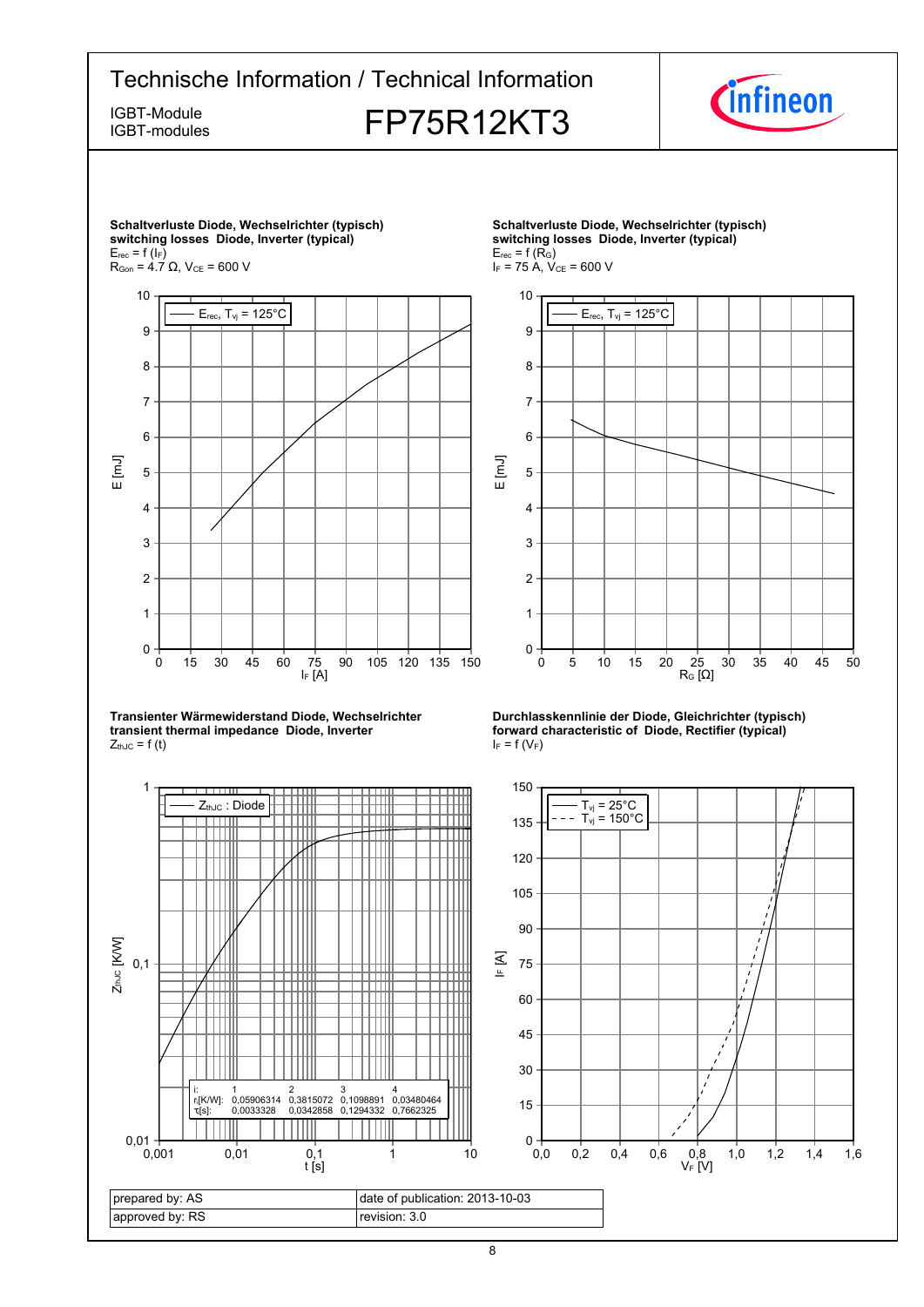# Technische Information / Technical Information IGBT-Module<br>IGBT-Modules FP75R12KT3

IGBT-modules





**Durchlasskennlinie der Diode, Brems-Chopper (typisch) forward characteristic of Diode, Brake-Chopper (typical)**  $I_F = f(V_F)$ 



**NTC-Widerstand-Temperaturkennlinie-(typisch) NTC-Thermistor-temperature-characteristic-(typical)**  $R = f(T)$ 

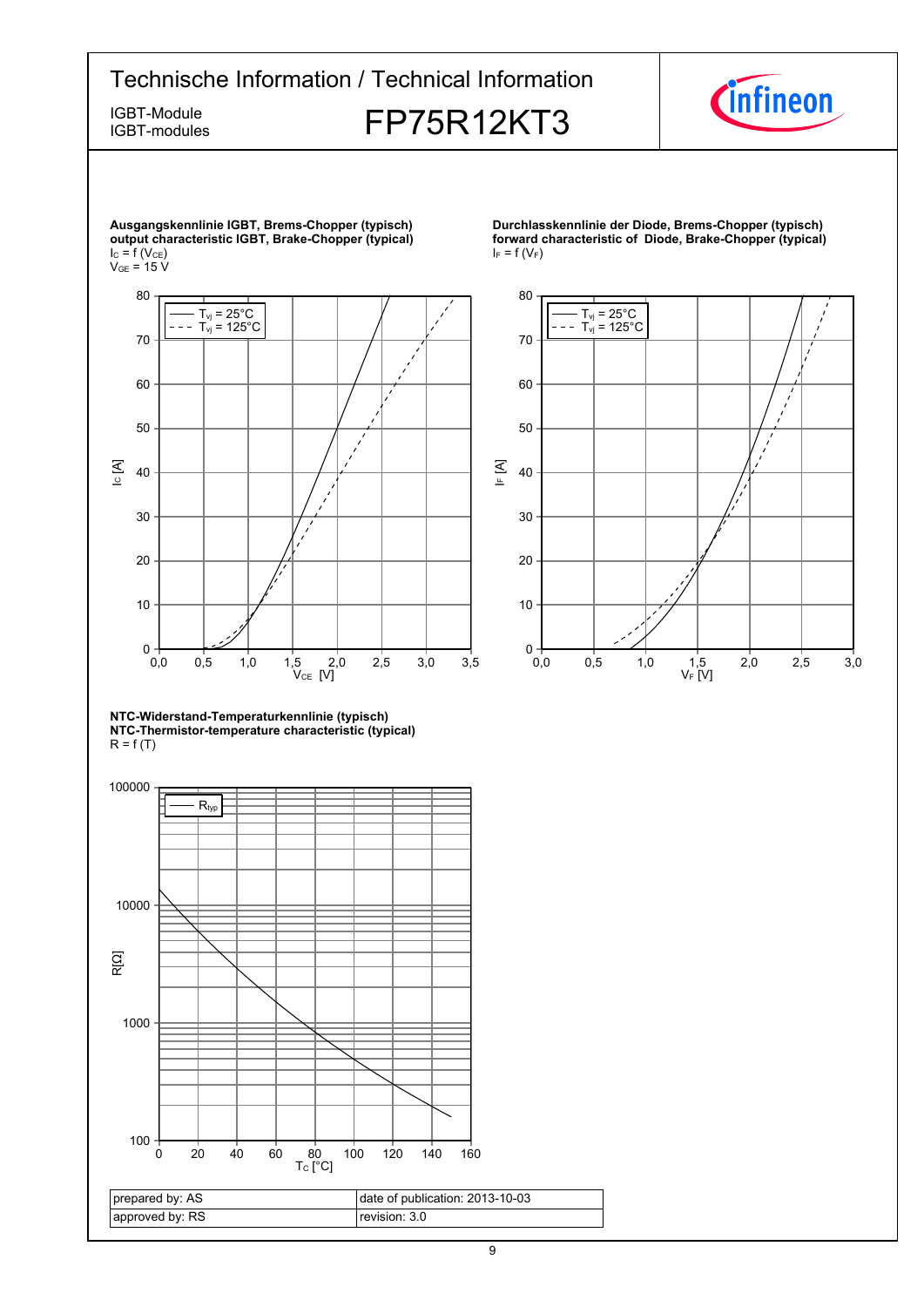Technische Information / Technical Information *Cinfineon* IGBT-Module<br>IGBT-modules **FP75R12KT3** IGBT-modules **Schaltplan-/-circuit\_diagram\_headline**  $\frac{1}{28,29}$  $30,31$ 本 本  $15c$ 本 木 y 不 لہ27<br>=1426,43,1426  $230$  $25c$ -<br>-9,10 22°  $01,2$  $03.4$  $-0.5, 6$  $-07, 8$  $24c$  $-0.11.12$  $16<sup>1</sup>$ 本 本 本  $\Delta$ 丕 木  $20<sup>o</sup>$  $18°$  $21<sup>o</sup>$  $190$  $32,33$  $34,35$ -0 17 Gehäuseabmessungen / package outlines 3.5±0.5  $4 - 0.5$  $\frac{17+0.5}{20.5}$ I diny I N I  $04.3101$ Infineon $\frac{\phi_{2.5-0.1}}{\phi_{2.1-0.05}}$  $7 - 0.5$  $Y$  2:1  $X2:1$  $122 \pm 0.5$  $110+0.15$  $5 + 0.2$  $1.15 \pm 0.03$  $107 + 0.2$  $0.8 + 0.03$  $94.5 \pm 0.2$  $11.5 \pm 0.2$  $\frac{47.38}{51.19}$  $11.5 \pm 0.2$  $-54.21$  \* ।<br>उन्न २२६ ॥  $\frac{62:0.5}{57.5:0.2}$  $50.015$  $106.9 \pm 0.3$  $\frac{1}{4.21}$  \*  $5.5^{+0.1}_{-0.3}$  $114.055*$ 4.055 \* = alle Maße mit einer Toleranz von  $\Phi$   $\phi$ 0.5  $*$  = all dimensions with tolerance of

| prepared by: AS | date of publication: 2013-10-03 |
|-----------------|---------------------------------|
| approved by: RS | revision: 3.0.                  |